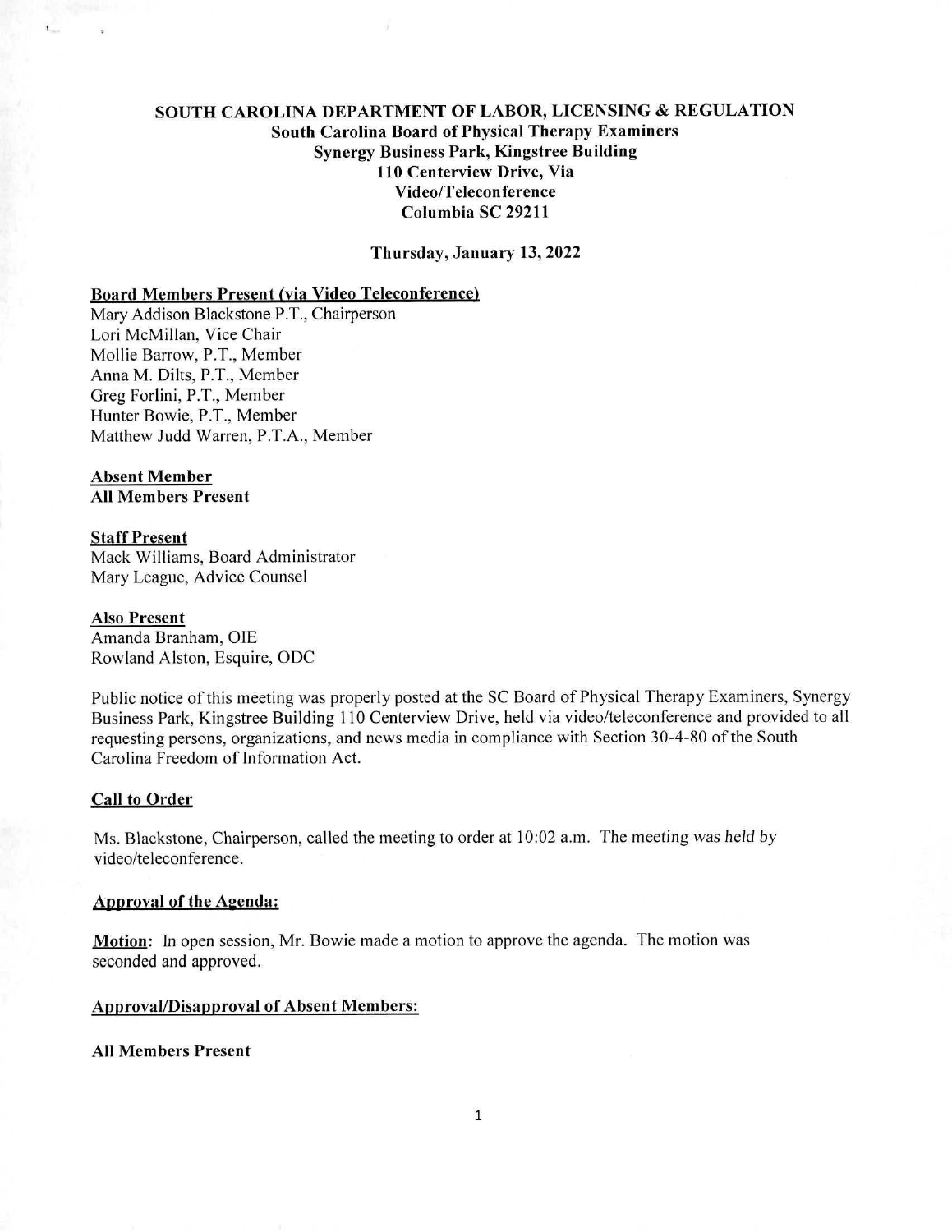### Anoroval of the Minutes:

Motion: In open session, Mr. Bowie made a motion to approve the December 21, 2021, meeting minutes no corrections noted. The motion was seconded and approved.

### New Business

i.

Office of Investigations and Enforcement (OIE/IRC) Report: Ms. Branham presented the statistical report and training report to the Board.

The Board accepted the statistical report and training report as information.

Ms. Branham presented the IRC Report to the Board. There was one case to present, which was a formal complaint.

Motion: In open session, Ms. Dilts made a motion to accept the IRC recommendations for a formal complaint. The motion was seconded and approved.

Office of General Council (ODC) Report: Mr. Alston, Esquire, presented the ODC Report to the Board.

The Board accepted the ODC report as information.

Finance Renort: Mr. Williams, Board Administrator, presented the financial report.

The Board accepted the Financial Report as information.

Ethics Commission: Mr. Williams reminded the Board to file with the Ethics Commission prior to the deadline.

## **Disciplinary Hearing:**

Nathan Dixon: The purpose of this hearing is to determine whether Mr. Dixon should be granted relief from the terms of the Board's April 17,2019 order requiring him to complete the CPEP Professional Problem Based Ethics Course within six months from the date of the April 11,2019 hearing. Mr. Dixon made an appearance before the Board by video conference, and was represented by Alex Imgrund, Esquire.

Motion: In open session, Mr. Bowie made a motion to go into executive session to receive legal advice for this request. The motion was seconded and approved.

**Executive Session:** No votes were taken during executive session. [11:30am  $-11:56$  am]

Motion: In open session, Ms. Dilts made a motion to come out of executive session. The motion was seconded and approved.

Motion: In open session, Mr. Bowie made a motion to suspend Mr. Dixon's license to practice, effective immediately, due to non-compliance to previous Board order, upon receiving proof of completion of the specific Probe Ethics course, the license can be reinstated. The motion was seconded and approved.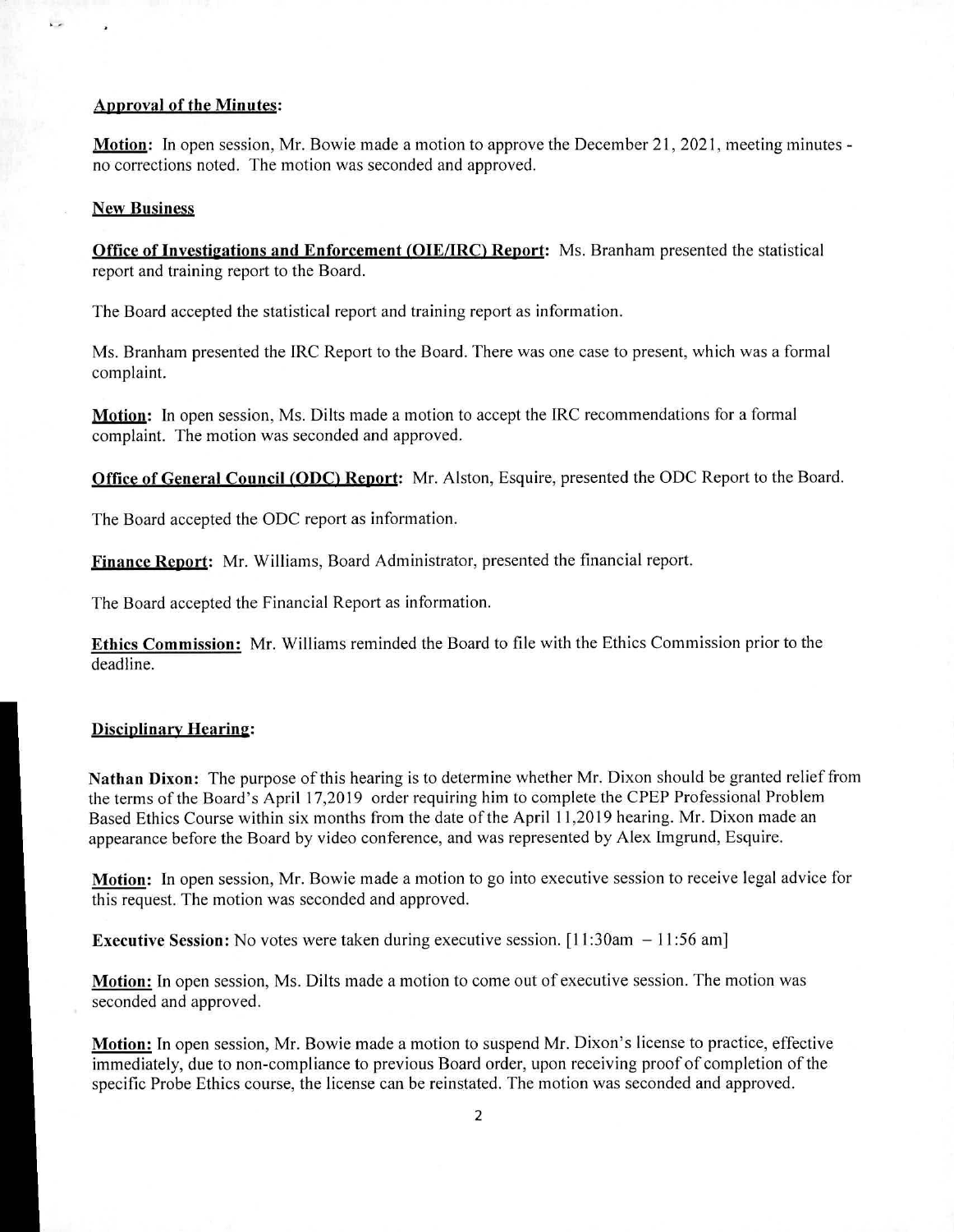# Application Hearings:

Gennadiy Gets: The purpose of this hearing was to determine whether Mr. Gets should be granted a license as a physical therapist in South Carolina. Mr. Gets appeared before the Board by video conference and was not represented by legal counsel.

**Motion:** In open session, Ms. Dilts made a motion to go into executive session for legal counsel, regarding this application. The motion was seconded and approved.

**Executive Session:** No votes were taken during executive session. [10:38am-11:08]

**Motion:** In open session, Mr. Bowie made a motion to come out of executive. The motion was seconded and approved.

**Motion:** In open session, Ms. Dilts made a motion to grant Mr. Gets a license to practice physical therapy in South Carolina. The motion seconded and approved.

**Joice Miles:** The purpose of this hearing is to determine whether Ms. Miles should be granted a license as a physical therapist assistant. Ms. Miles appeared before the Board by video conference and was not represented by legal counsel.

**Motion:** In open session, Ms. Dilts made a motion to go into executive session for legal counsel. The motion was seconded and approved.

**Executive Session:** No votes were taken during executive session. [12:13pm-12:23pm]

**Motion:** In open session, Mr. Warren made a motion to come out of executive session. The motion was seconded and approved.

**Motion:** In open session, Ms. Dilts made a motion to grant Ms. Miles a license to practice as physical therapist assistant in South Carolina. The motion was seconded and approved.

**John Sturgis:** The purpose of this hearing is to determine whether Mr. Sturgis should be granted a license as a physical therapist assistant. Mr. Sturgis appeared before the Board by video conference and was represented by Jacob Bell, Esquire.

**Motion:** In open session, Ms. McMillan made a motion to grant Mr. Sturgis a license to practice as a physical therapist assistant in South Carolina. The motion was seconded and approved.

**PT Compact Update:** The Board discussed the PT compact. The Board is still awaiting approval for the ORI number.

**Motion:** Ms. Dilts made a motion to appoint a subcommittee for the creation of a jurisprudence exam, whose